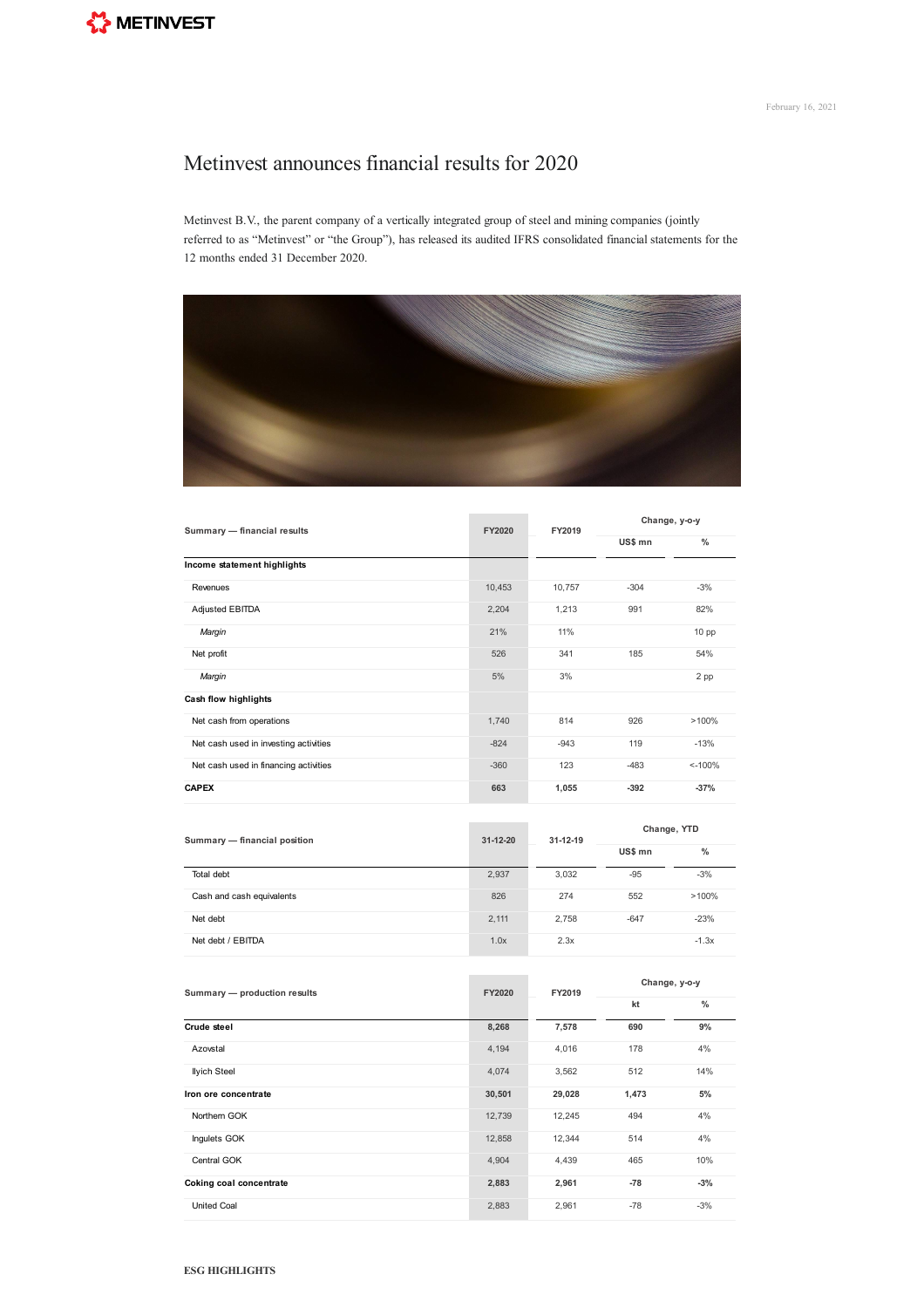- Metinvest did everything possible to protect its employees and communities from the COVID-19 pandemic.
- The lost-time injury frequency rate decreased to 0.529 in 2020, an all-time low for the Group.
- Metinvest set a record in terms of environmental CAPEX investments, which exceeded US\$200 mn in 2020. This included completing the core works of the large-scale environmental reconstruction of Ilyich Steel's sinter plant.
- Avetik Chalabyan joined the Supervisory Board in October 2020, strengthening its expertise in the area of strategy and investments in the metallurgical industry.
- In June, Sustainalytics, a leading global provider of environmental, social and governance (ESG) research, ratings and data, completed a comprehensive assessment of the Group's performance. Using its ESG Risk Ratings methodology, it ranked Metinvest within the top 10 of the industry group that it assessed. Sustainalytics awarded Metinvest an overall ESG Risk Rating score of 32.0 on a scale between 0 (lowest risk) and 100 (highest risk).

## **OPERATIONALHIGHLIGHTS**

- Due to the pandemic, Metinvest Trametal and Ferriera Valsider in Italy shut down production operations from March 25 to April 12 and April 30, respectively.
- Metinvest completed numerous CAPEX projects, including the upgrade of Central GOK's beneficiation plant. This project unlocked production of iron ore concentrate with 70.5% Fe content and pellets with 67.5% Fe content used in direct reduced iron (DRI) technology.
- The Group has extended its raw material production base by increasing stakes in assets that then became subsidiaries. Dnipro Coke is a Ukrainian producer of coke and chemicals, while Zaporizhia Refractories is a Ukrainian producer of refractory products and materials.

## **DEBT MANAGEMENT HIGHLIGHTS**

- Metinvest successfully extended its bond maturity profile by issuing a US\$333 mn, 7-year paper bearing a fixed rate coupon of 7.65% per annum. The proceeds were used to redeem the bonds due in 2021 and 38% of the bonds due in 2023.
- The Group entered its first partnership with an international financial institution, the Black Sea Trade and Development Bank. This secured a 7-year, EUR62 mn facility for CAPEX at Metinvest's iron ore assets.
- The Group attracted more than US\$70 mn under other facilities to fund CAPEX at its assets. This included three long-term loans covered by European export credit agencies totalling around EUR50 mn.
- Metinvest launched an all-new accounts receivable securitisation programme for its Italian re-rollers in the amount of EUR75 mn.
- The Group's strong liquidity position allowed it to repay US\$178 mn of its pre-export finance (PXF) facility, including a US\$45 mn advance payment.
- Metinvest's credit ratings were revised: Moody's upgraded to 'B2' (outlook 'stable'), S&P affirmed 'B' (outlook 'stable') and Fitch affirmed 'BB-' (outlook 'negative').

## **Commenting on the results, Yuriy Ryzhenkov, Chief Executive Officer of Metinvest, said:**

"Last year, the COVID-19 pandemic brought much of the global economy to a standstill. I am proud to report that Metinvest again proved able to navigate profound market challenges. We achieved higher margins and carried out key investment projects. We also protected our employees and communities while making progress on our environmental, social and governance (ESG) agenda.

Our number one priority as the pandemic emerged was to safeguard our employees and local communities. We took firm and immediate steps, implementing enhanced health protocols at all assets and switching administrative staff to work remotely. We also supplied test kits and oxygen equipment to local healthcare institutions.

After ensuring the safety of our people, the next task in our COVID-19 response was to maintain uninterrupted production across our assets. We ultimately delivered strong operational results, reflecting the positive effect of investments implemented in recent years.

Anticipating a difficult external environment, the Group took the decision to reduce CAPEX in 2020, while maintaining it at a decent level. Key projects completed include launching the new down coiler at Ilyich Steel's modernised hot strip mill and upgrading the beneficiation facilities at Central GOK. We are carrying out a planned review of the Technological Strategy 2030 to ensure that projects bring maximum benefits.